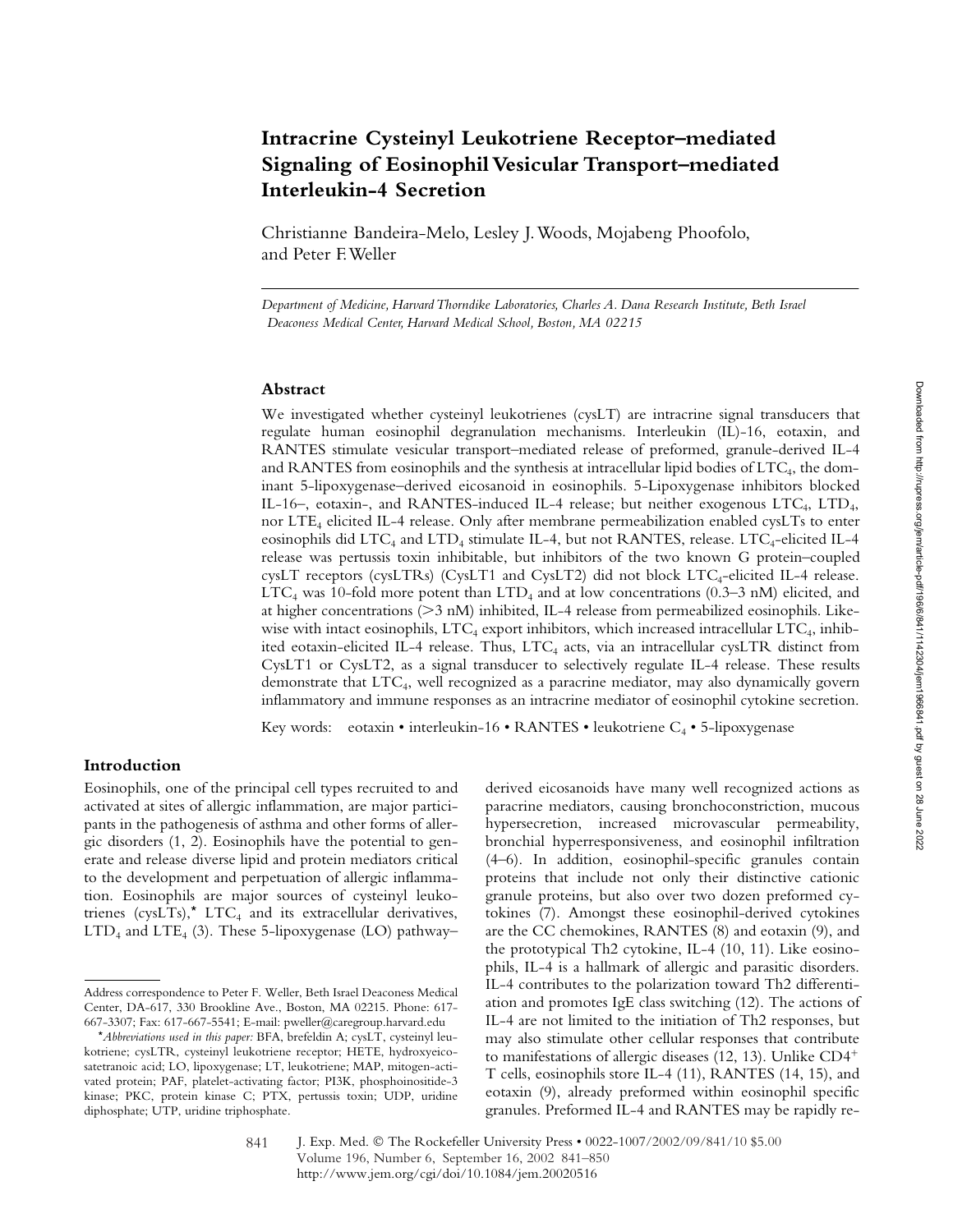leased within minutes from eosinophil granules by vesicular transport (14–16), but the physiological stimuli and intracellular signal transduction mechanisms that elicit their release are not yet fully defined.

For the generation of cysLTs in eosinophils, arachidonic acid liberated from membrane phospholipids is acted on by 5-LO in concert with the 5-LO–activating protein (FLAP) to form  $LTA<sub>4</sub>$  (17). LTC<sub>4</sub> synthase conjugates reduced glutathione to  $LTA_4$  to form  $LTC_4$  (18). Production of  $LTC_4$  within eosinophils may occur at perinuclear membranes or cytoplasmic lipid bodies (17, 19, 20). LTC<sub>4</sub> is not permeable across the plasma membrane and its release from eosinophils is mediated by a distinct ATPdependent export mechanism (21). Extracellularly, LTC4 is further metabolized to  $LTD_4$  by  $\gamma$ -glutamyl transpeptidase or  $\gamma$ -glutamyl leukotrienase (22, 23) and to LTE<sub>4</sub> by a dipeptidase (24). These cysLTs exert their actions by engaging specific receptors. To date, two cysLT receptors (cysLTRs) have been cloned and characterized, the CysLT1 and CysLT2 receptors (25–28). These receptors can be distinguished with pharmacologic inhibitors and by their differing ligand binding affinities, as studied in transfected cells. CysLT1, which is also activated by the pyriminidergic ligand, uridine diphosphate (UDP) (29), binds  $LTD_4$  with a 10-fold greater affinity than it binds LTC<sub>4</sub> (IC<sub>50</sub>'s of  $\sim$ 1 vs.  $\sim$ 350 nM, respectively) (25), whereas CysLT2 binds  $LTC_4$  and  $LTD_4$  with equal affinities (IC<sub>50</sub>'s of  $\sim$ 3–7 nM) (27, 28). In addition, various findings suggest the existence of other, not yet cloned, cysLTRs (30–32).

Understanding the mechanisms governing the synthesis of eosinophil cysLTs and their potential actions on eosinophils themselves are important because it is increasingly likely that eicosanoids synthesized within cells, including eosinophils, may have other roles in regulating cell functions, in addition to the more recognized paracrine activities in inflammation. Indeed, eicosanoids and related lipids are increasingly being recognized to have autocrine effects. For instance, eosinophil cysLTs exert autocrine effects to enhance eosinophil survival (33). The enhanced plasma membrane expression of activation-related CD69 on human eosinophils induced by platelet-activating factor (PAF) and IL-5 is dependent on endogenous eosinophil-derived 5-LO metabolites (34).

Although eosinophils express the two known, seven transmembrane spanning, G protein–coupled cysLTRs, CysLT1 and CysLT2 (28, 35), little is known about the plasma membrane or intracellular distribution of these or other eicosanoid receptors in eosinophils. On other cells, expression of specific G protein–coupled prostaglandin receptors is beginning to be localized at intracellular sites, including the nuclear envelope (36). The localization of cyclooxygenase and LO pathway enzymes and their intracellular eicosanoid-specific receptors at the nuclear envelope and the nucleoplasm may relate less to paracrine mediator formation and more to intracrine signal-transducing activities pertinent to more local transcriptional or other cellular functions (37, 38).

We have evaluated whether eosinophil-derived cysLTs function as autocrine or even intracrine mediators involved in the stimulated release of IL-4 from eosinophils. We find that CCR3 chemokine receptor–initiated signaling, which elicits the vesicular transport–mediated release of preformed IL-4 from eosinophils (16, 39), is dependent on the formation of new 5-LO pathway–derived eicosanoids. Endogenous LTC4 formed at eosinophil lipid bodies, and not extracellular LTC4, acting via distinct intracellular cys-LTRs, is an intracrine downstream signaling mediator of CCR3-elicited IL-4 release from eosinophils.

#### **Materials and Methods**

*Eosinophil Purification.* Peripheral blood was obtained with informed consent from 16 normal donors, and eosinophils were isolated with minor modifications of procedures described previously (15). In brief, after citrate-anticoagulated blood was mixed with 6% dextran saline (McGaw) to facilitate erythrocyte sedimentation, the leukocyte-enriched plasma was overlaid onto Ficoll-Paque Plus (Amersham Biosciences) and centrifuged at 250 *g* for 20 min. Granulocyte-enriched cell pellets were collected, washed at  $4^{\circ}$ C with calcium- and magnesium-free HBSS  $(HBSS^{-/-})$ , and depleted of erythrocytes by hypotonic saline lysis. Eosinophils were negatively selected using the StemSep™ system (StemCell Technologies Inc.) with an eosinophil enrichment mixture of antibodies against CD16, CD2, CD14, CD19 and CD56 plus magnetic colloid. The viability of freshly isolated cells was >95% (by trypan blue exclusion) and eosinophil purity was -99% (by HEMA3® staining; Fisher Scientific). Purified cell suspensions were adjusted to  $10^6$  or  $15 \times 10^6$  cells/ml in RPMI 1640 medium containing 0.1% endotoxin-free ovalbumin (Sigma-Aldrich) for use in fluid- or gel-phase assays, respectively.

*LTC4 Assays.* Eosinophil suspensions (106 cells/ml) were washed in  $H BSS^{-/-}$ , resuspended in 1 ml of HBSS containing calcium and magnesium, and stimulated with  $0.1 \mu M$  A23187 (Sigma-Aldrich) for 15 min  $(37^{\circ}C)$ . Reactions were stopped on ice, and cell suspensions were centrifuged (500 *g* for 10 min; 4C). Cell pellets were extracted for 30 min with methanol and centrifuged. Methanol extracts were dried under nitrogen and resuspended in HBSS<sup>-/-</sup> to volumes equivalent to  $10^6$  eosinophils/ ml. Cell supernatants and pellet extracts were assayed for LTC<sub>4</sub> by enzyme immunoassay (sensitivity  $\leq$ 7.8 pg/ml) (Cayman Chemical) for detection of released and intracellular levels of  $\text{LTC}_4$ , respectively. Intracellular formation of  $LTC_4$  within eosinophils embedded in an agarose matrix was evaluated as described previously using carbodiimide fixation of newly formed LTC<sub>4</sub> before its immunofluorescent localization with an Alexa-488–labeled (Molecular Probes) rat anti-LTC<sub>4</sub>/LTD<sub>4</sub>/LTE<sub>4</sub> mAb (clone 6E7; Sigma-Aldrich) (20).

*EliCell Assays for Detecting IL-4 and RANTES Secretion.* The EliCell assay, a gel-phase dual antibody capture and detection assay based on microscopic observations of individual viable cells, was performed as detailed (15, 16) to enumerate the proportions of eosinophils secreting preformed IL-4 or RANTES and to electronically quantitate (in arbitrary units  $\times 10^6$ ) the average relative amounts of each cytokine secreted. Biotinylated goat polyclonal antibodies against IL-4 and RANTES (each at 20  $\mu$ g/ml; R&D Systems) were used as capturing antibodies and paired with Alexa546-labeled anti-IL-4 and anti-RANTES mAb (400  $\mu$ l of 10 g/ml; R&D Systems) to detect released IL-4 and RANTES, respectively. Alexa546 labeling was performed as per a protocol from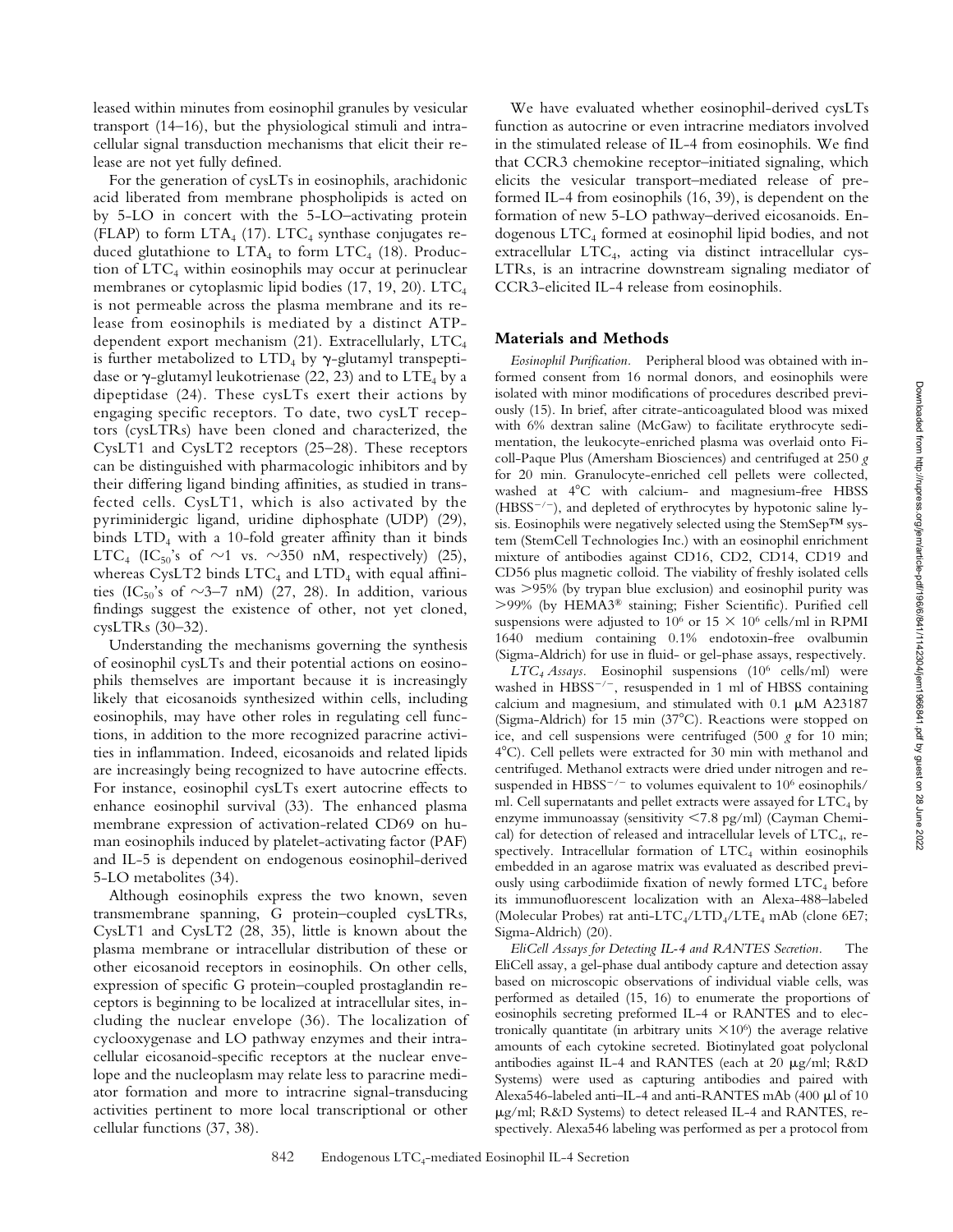Molecular Probes. Controls to ascertain the specificity of extracellular immunodetection of these two cytokines and to confirm that the detected cytokines were not from the intracellular pool were performed. No IL-4 or RANTES staining was found either when Alexa546-labeled mouse  $\lg G_1$  was used as a nonimmune isotype control or when the biotinylated capture antibodies (necessary to immobilize cytokines at their extracellular sites of release) was substituted with a biotinylated irrelevant control antibody.

*Stimuli and Treatments.* Eosinophils were stimulated with IL-16 (100 nM; R&D Systems), RANTES (6 nM; R&D Systems), eotaxin (6 nM; R&D Systems), the cysLTs, LTC<sub>4</sub>, LTD<sub>4</sub>, or LTE<sub>4</sub>,  $(0.03-3,000 \text{ nM})$ ; Cayman Chemical), PAF  $(1 \mu M)$ , 5(S)hydroxyeicosatetranoic acid (HETE) (1, 10, and 100 nM; Cayman Chemical), uridine triphosphate (UTP) or UDP (each 3 and 3,000 nM; Sigma-Aldrich), or calcium ionophore  $(0.5 \mu M;$ Sigma-Aldrich) for time periods ranging from 5 min to 3 h.

For inhibition studies, cells were pretreated for 30 min with 20 ng/ml pertussis toxin (PTX; Calbiochem); 5-LO pathway inhibitors, MK886 (a FLAP and  $\text{LTC}_4$  synthase inhibitor) or AA861 (5-LO inhibitor) (10  $\mu$ M; Biomol); brefeldin A (BFA) (0.1 and 1  $\mu$ g/ml; Biomol); the protein kinase C (PKC) inhibitors, chelerythrine (10  $\mu$ M) and staurosporin and calphostin C (1  $\mu$ M; Biomol); the phosphoinositide-3 kinase (PI3K) inhibitors, wortmannin (1  $\mu$ M) and LY294002 (10  $\mu$ M; Biomol); the tyrosine kinase inhibitors, 10  $\mu$ M herbimycin and 10  $\mu$ M genistein (Biomol); the mitogen-activated protein (MAP) kinase inhibitors, 10  $\mu$ M PD98059, 10  $\mu$ M U0126, 10  $\mu$ M and SB203580 (Biomol); or their vehicles, as indicated. Alternatively, cells were coincubated with cysLTR antagonists, MK571, LY171833, or BAYu9773 (10 μM; Biomol); eotaxin (6 nM); inhibitors of  $LTC<sub>4</sub>$  carrier-proteins, probenecid (0.5–2 mM; Sigma-Aldrich); MK571 (10  $\mu$ M) and cyclosporin A (1 g/ml; Sigma-Aldrich); or their vehicles, as indicated. Stock solutions of stimuli and inhibitors were prepared in HBSS<sup>-/-</sup> containing 0.1% of endotoxin-free ovalbumin, aliquoted and stored at  $-20^{\circ}$ C. AA861, MK886, LY294002, calphostin C, herbimycin, genistein, PD98059, U0126, SB203580, LY171833, BAYu9773, and A23187 were diluted in DMSO. The final DMSO concentration was  $\leq 0.01\%$  and had no effect on eosinophils.

*Permeabilization of Viable Eosinophils.* To enable the entrance of cysLTs into eosinophils, freshly purified eosinophils (at  $2 \times$ 106 cells/ml) were semi-permeabilized using a protocol published elsewhere (40) with minor modifications. In brief, cells were incubated for 1 h at room temperature in a semi-permeant solution (1% methanol and 1% DMSO in  $H BSS^{-/-}$ ). Cells were washed in RPMI, mixed with agarose matrix, and used in Eli-Cell assay. Alternatively, after 1 h of semi-permeabilization, eosinophils were washed and either stained with osmium for analysis of lipid body content (41) or checked by flow cytometry, as described earlier (16), to verify that the normal content of preformed IL-4 was unchanged. The success of the permeabilization procedure was confirmed by the ability of eosinophils to rapidly incorporate 10  $\mu$ M pyrenedodecanoic acid (p96; Molecular Probes), a blue fluorescent fatty acid, in their lipid bodies within 15 min, whereas control nonpermeabilized cells showed no p96 staining (not depicted).

Statistical Analysis. Data were expressed as means  $\pm$  SD. Percent inhibition with antagonists was calculated in comparison to stimulated increases in  $\text{LTC}_4$  production or IL-4 release above baselines. Statistical comparisons were done by ANOVA followed by Newman-Keuls Student's test. Differences were considered significant when  $P < 0.05$ .

### **Results**

*Endogenous 5-LO Pathway-derived Eicosanoids Regulate Eosinophil IL-4 Secretion.* We have shown previously that preformed eosinophil granule stores of IL-4 may be rapidly and selectively released extracellularly by vesicular transport–mediated mechanisms activated via CCR3 either by exogenous eotaxin and RANTES or by these chemokines released from IL-16–stimulated eosinophils (16, 39). These CCR3-acting chemokines also prime calcium ionophore (A23187)–activated eosinophils for greater extracellular release of the dominant 5-LO eicosanoid of eosinophils,  $LTC<sub>4</sub>$ , and directly elicit 5-LO activation and low level formation of  $LTC<sub>4</sub>$  detectable intracellularly at lipid body domains (20). Therefore, we investigated whether 5-LO– derived eicosanoids might have signal-transducing roles in regulating cytokine secretion from human eosinophils. Pretreatment with two mechanistically distinct inhibitors of 5-LO (AA861 and MK886) blocked IL-16–, eotaxin-, and RANTES-induced IL-4 release from eosinophils (Fig. 1 A). In contrast, pretreatment of eosinophils with either AA861 or MK886 did not inhibit IL-16– or eotaxininduced release of RANTES (Fig. 1 B). The 5-LO inhibitors did not inhibit the cytolytic and exocytotic release of either IL-4 or RANTES elicited by A23187 (Fig. 1). Thus, eosinophil-derived 5-LO metabolites participate in CCR3



Figure 1. Effects of 5-LO pathway inhibitors on IL-16-induced, eotaxin-, RANTES-, and calcium ionophore (A23187)–induced IL-4 (A) or RANTES (B) release. Human eosinophils were pretreated for 30 min with 10  $\mu$ M AA861 or MK886, as indicated. Cells were mixed in EliCell gel-matrix and stimulated for 1 h with IL-16 (100 nM), eotaxin (6 nM), RANTES (6 nM), or A23187 (0.5  $\mu$ M). Results were expressed as the percentages of eosinophils releasing IL-4 or RANTES extracellularly. Values are means  $\pm$  SD from three independent assays.  $+$  and  $*$  represent  $P < 0.01$  compared with nonstimulated and cytokine/chemokine-stimulated eosinophils, respectively. Nonstimulated eosinophils exhibited 8  $\pm$ 4% positivity for IL-4 ( $n = 7$ ) and 5  $\pm$  3% positivity for RANTES release  $(n = 5)$ .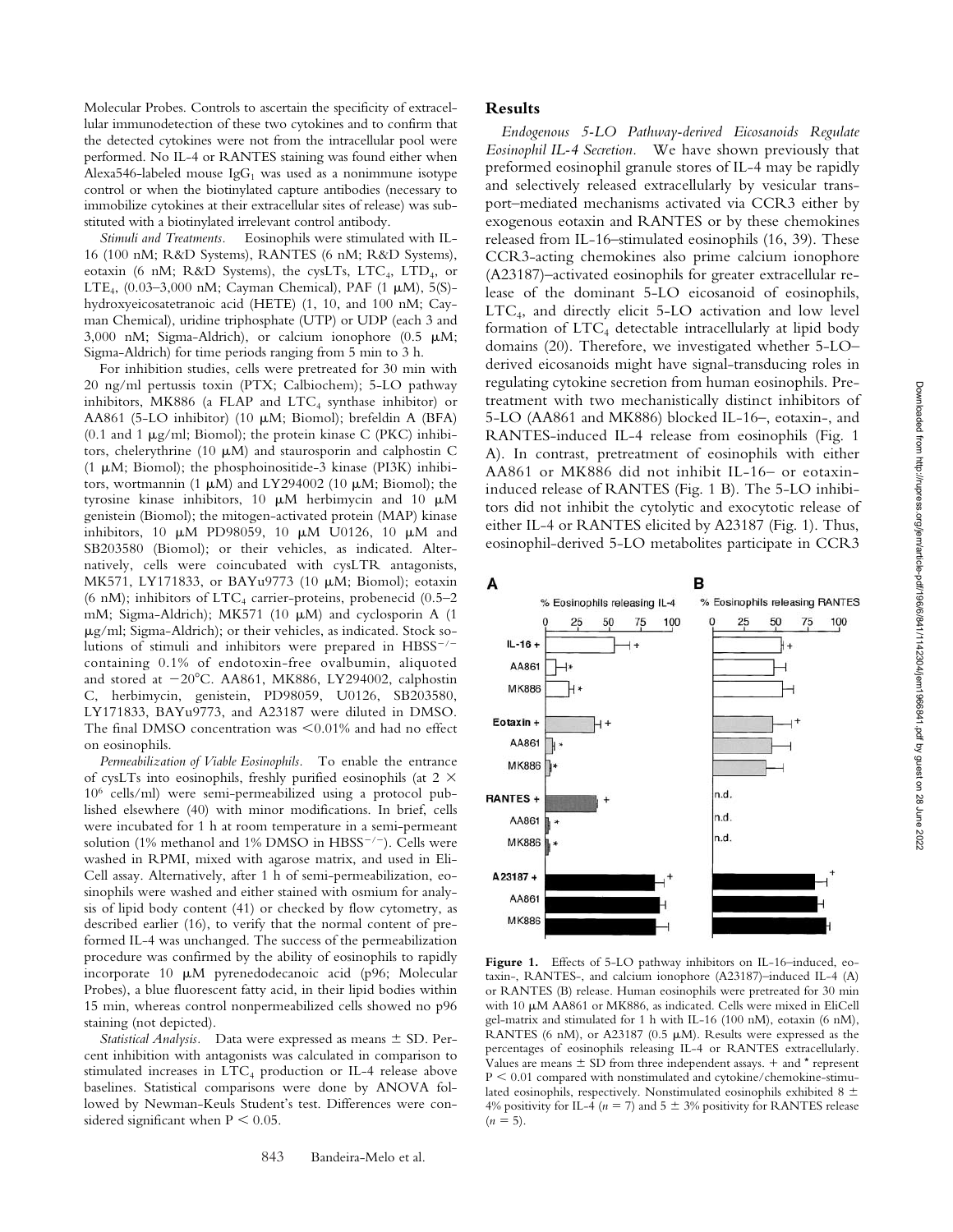chemokine-initiated signaling to release IL-4, but not RANTES, from eosinophils.

*Cysteinyl LTs Are Intracrine Signals Regulating Eosinophil IL-4 Secretion.* We evaluated which 5-LO pathway– derived eicosanoids, generated within and potentially released from eosinophils in response to CCR3 activation, were involved in IL-4 secretion from eosinophils. We first investigated  $\text{LTC}_4$  and its extracellular derivatives,  $\text{LTD}_4$ and  $LTE_4$ . As shown in Fig. 2 A (open symbols), none of the three cysLTs at concentrations ranging from 0.03 to 3,000 nM were able to induce IL-4 or RANTES (not depicted) release from intact eosinophils. Likewise, exogenous 5-HETE (1, 10, and 100 nM), another potential eosinophil 5-LO–derived eicosanoid, failed to trigger IL-4 release from intact eosinophils (not depicted).  $1 \mu M$  PAF, which can activate the 5-LO pathway in eosinophils (41, 42), also did not elicit IL-4 release (not depicted).

To ascertain whether the  $5$ -LO product LTC<sub>4</sub> was necessary but not sufficient to induce IL-4 secretion from eosinophils, eosinophils were pretreated with 5-LO pathway inhibitors (AA861 or MK886) and stimulated with IL-16 with or without exogenous  $LTC_4$  (3 or 3,000 nM). As shown in Fig. 2 B, the co-stimulation of eosinophils with exogenous  $\text{LTC}_4$  was unable to restore the ability of IL-16 to induce IL-4 release that was blocked by the 5-LO inhibitors. These data indicate that extracellular stimulation with exogenous  $LTC<sub>4</sub>$  is ineffective in regulating IL-4 release from intact eosinophils.

Because cysLTs are not permeable across the plasma membrane and we have shown previously that  $LTC_4$  is synthesized intracellularly at cytoplasmic lipid bodies within IL-16–, eotaxin-, or RANTES-stimulated eosinophils (20, 39), we investigated whether cysLTs acting intracellularly could trigger IL-4 release. To investigate such potential intracrine signaling, we permeabilized eosinophils in order to allow impermeable cysLTs to enter eosinophils. We established that permeabilized eosinophils in comparison with intact (nonpermeabilized) eosinophils retained their basal content of IL-4 (as assessed by flow cytometry) and their normal resting numbers of cytoplasmic lipid bodies, and were normally responsive to eotaxin in forming new lipid bodies (not depicted) or releasing IL-4 (Fig. 3). In contrast to intact eosinophils, both  $LTC_4$  and  $LTD_4$ stimulated IL-4 release (Fig. 2 A, closed symbols) but not RANTES release (not depicted) from permeabilized eosinophils. LTC<sub>4</sub> was more active than LTD<sub>4</sub>, with LTC<sub>4</sub> stimulating greater percentages of eosinophils to release IL-4 extracellularly and with peak activity (0.3 nM) at a 10-fold lower concentration than with LTD<sub>4</sub>. Notably, higher concentrations ( $\geq$ 30 nM) of either LTC<sub>4</sub> or LTD<sub>4</sub> did not elicit IL-4 release (Fig. 2 A). Neither LTE<sub>4</sub> (Fig. 2 B, closed symbols), 5-HETE (not depicted), nor PAF (not depicted) stimulated IL-4 release from permeabilized eosinophils. Therefore, intracellular  $\text{LTC}_4$  formed after 5-LO activation



% Eosinophils releasing IL-4



**Figure 2.** Exogenous LTC<sub>4</sub> and LTD<sub>4</sub>, but not LTE<sub>4</sub>, stimulate IL-4 secretion only from plasma membrane–permeabilized eosinophils. (A) Intact (open symbols) or permeabilized (closed symbols) viable eosinophils were stimulated for 3 h with a range of cysLT concentrations (0.03–3,000 nM), as indicated. Results were expressed as the percentages of eosinophils releasing IL-4 extracellularly. Values are representative from three independent assays. (B) Exogenous  $LTC_4$  was not able to restore IL-16– induced IL-4 release from intact eosinophils blocked by pretreatments (30 min) with 5-LO pathway inhibitors (AA861 and MK886 at 10 µM). Values are means  $\pm$  SD from three independent assays.  $+$  and  $*$  represent  $P < 0.01$  compared with nonstimulated (7  $\pm$  2% positive, dashed line) and IL-16–stimulated eosinophils, respectively.

Figure 3. High concentrations of intracellular LTC<sub>4</sub> block eotaxininduced IL-4 secretion from plasma membrane–permeabilized eosinophils. Intact (open bars) and permeabilized (closed bars) eosinophils were costimulated with 6 nM eotaxin plus different concentrations (0.03–3,000 nM) of  $\text{LTC}_4$  (as indicated) for 3 h. Results were expressed as the percentages of eosinophils exhibiting secreted extracellular IL-4. Values are means  $\pm$ SD from three independent assays.  $+$  and  $*$  represent P  $\leq 0.01$  compared with nonstimulated and eotaxin-stimulated eosinophils, respectively.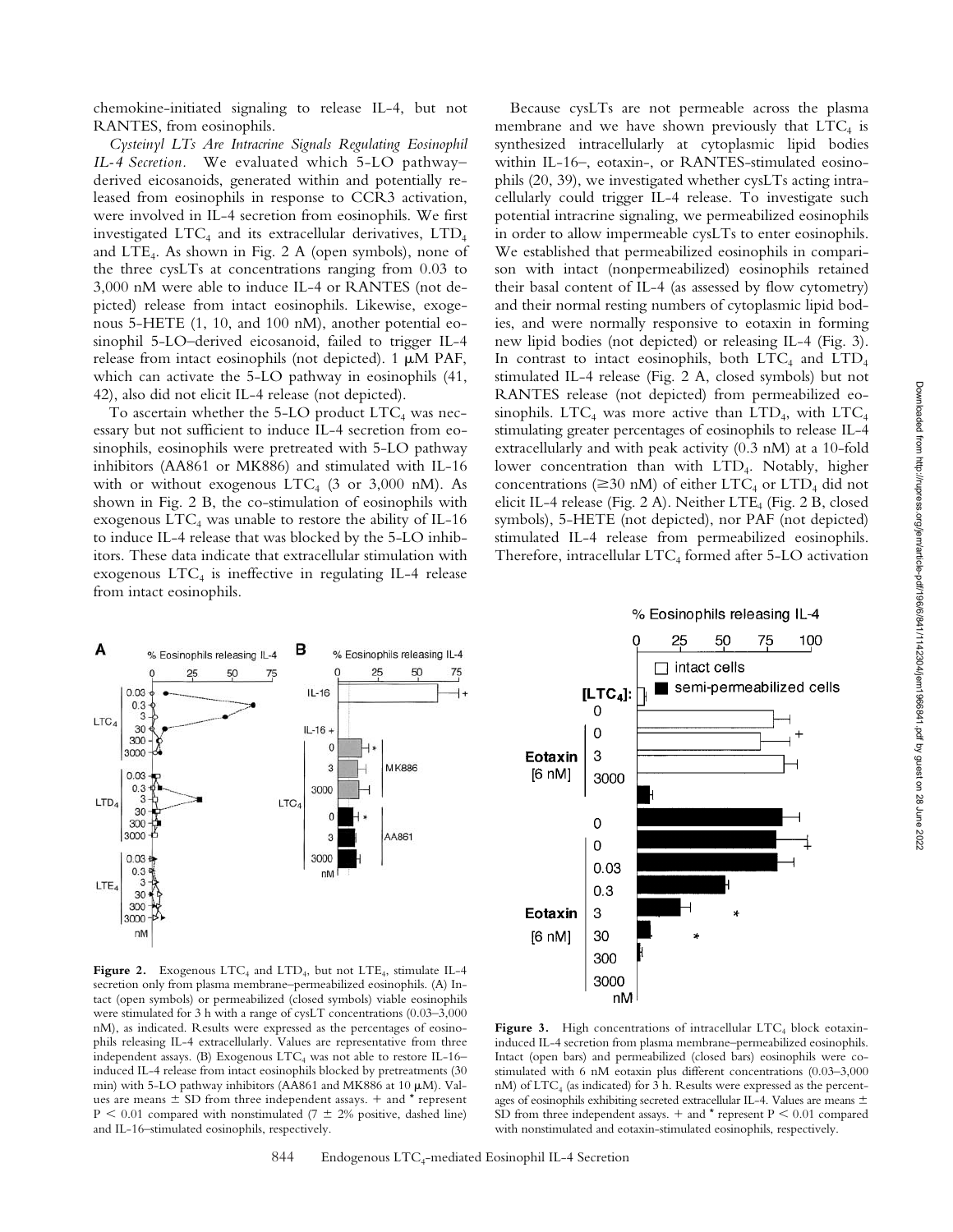functions even at low concentrations as an intracrine, and not extracellular autocrine, mediator to regulate the differential secretion of IL-4 (vs. RANTES) induced by IL-16, eotaxin, or RANTES.

*Activation of a Novel Intracellular CysLTR Elicits IL-4 Secretion.* The characteristics of the receptor-mediated signaling initiated by intracrine  $LTC_4$  were evaluated. Pretreatment of eosinophils with pertussis toxin (Fig. 4 A) significantly inhibited  $LTC_{4-}$  and  $LTD_{4-}$ elicited IL-4 secretion from permeabilized eosinophils, suggesting the involvement of a  $G_{i\alpha/\mathrm{o}}$ -like protein-coupled cysLTR. The two G protein–coupled cysLTRs that have been cloned and characterized are CysLT1 and CysLT2 (25–28). Human eosinophils contain mRNA transcripts for both CysLT1and CysLT2 (28, 35). These receptors can be distinguished, in part, by their ligand binding affinities as studied in transfected cells. CysLT1, which is also activated by the pyriminidergic ligand, UDP  $(29)$ , binds LTD<sub>4</sub> with a 10-fold greater affinity than it binds  $\text{LTC}_4$ , whereas CysLT2 binds  $LTC_4$  and  $LTD_4$  with equal affinities. In contrast, the intracellular cysLTR mediating signaling for IL-4 release from permeabilized eosinophils was activated by  $\text{LTC}_4$  at 10-fold lower concentrations than  $\text{LTD}_4$  (Fig. 2 A; 0.3 vs. 3 nM, respectively). Moreover, the pyriminidergic ligands UTP and UDP (each at 3 and 3,000 nM), the latter an agonist for CysLT1, did not elicit IL-4 release from permeabilized eosinophils (not depicted).

We also used specific receptor antagonists of CysLT1 (MK571 and LY171883) that do not inhibit CysLT2, and BAYu9773, a receptor antagonist for CysLT1 that also de-



Figure 4. Effects of PTX and cysLTR antagonists on LTC<sub>4</sub>- and LTD4-elicited IL-4 secretion from plasma membrane–permeabilized eosinophils. (A) Permeabilized eosinophils were pretreated for 30 min with PTX (20 ng/ml), MK571 (10  $\mu$ M), LY171883 (10  $\mu$ M), or BAYu9773 (10  $\mu$ M), and then stimulated for 3 h with LTC<sub>4</sub> (3 nM) or LTD<sub>4</sub> (3 nM). (B) Intact eosinophils were pretreated as described in A, and then stimulated for 1 h with 100 nM IL-16 or 6 nM eotaxin. Results were expressed as the percentages of eosinophils exhibiting secreted extracellular IL-4. Values are means  $\pm$  SD from three independent assays.  $+$  and  $*$  represent  $P < 0.01$  compared with nonstimulated (6  $\pm$  3% positive) and stimulated eosinophils, respectively.

sensitizes CysLT2 to cysLTs (27). As shown in Fig. 4 A, these antagonists of the two known cysLTRs failed to inhibit LTC<sub>4</sub>-elicited IL-4 secretion from permeabilized eosinophils, providing pharmacologic evidence that the intracrine signaling of  $LTC_4$  was mediated by neither of the two known cysLTRs. In intact eosinophils stimulated to release IL-4 with either IL-16 or eotaxin, neither the CysLT1 antagonist LY171883 nor the dual receptor antagonist BAYu9773 inhibited IL-4 release (Fig. 4 B), again indicating in intact eosinophils that intracrine  $\text{LTC}_4$  signaling was not acting via either CysLT1 or CysLT2 receptors.

Interestingly, pretreatment of eosinophils with MK571 did inhibit IL-4 secretion induced by both IL-16 and eotaxin (Fig. 4 B). MK571, in addition to being a CysLT1 antagonist, is also an inhibitor of multidrug resistance protein 1 (MRP1; references 43, 44), a protein carrier that mediates the extracellular export of impermeable  $\text{LTC}_4$ from within cells (45, 46). To assess whether MK571's effect depended on its activity as an MRP1 inhibitor of  $LTC_4$  export, we evaluated its effect on the intracellular levels of  $\text{LTC}_4$  within IL-16–stimulated cells and compared its effect with another known inhibitor of  $\text{LTC}_4$  export from eosinophils, probenecid (21). With intact IL-16–stimulated eosinophils, both inhibitors of  $LTC<sub>4</sub>$  transport, probenecid and MK571, blocked extracellular release of  $LTC_4$  into eosinophil supernatants (see Fig. 5 C), increased intracellular  $LTC<sub>4</sub>$  levels (see Fig. 5 B), and inhibited IL-4 release (Fig. 5 A). Neither probenecid nor MK571 altered the intracellular content of IL-4, as assessed by flow cytometry in permeabilized eosinophils  $(16)$   $(n = 3, not$  depicted). In contrast, control agents, LY171883, the CysLT1 inhibitor, and cyclosporin A, an inhibitor of another ATPdependent, multidrug resistance P-glycoprotein transporter not involved in  $\text{LTC}_4$  transport (47, 48), were without inhibitory effects on these three responses (Fig. 5). With inhibition of  $LTC_4$  extracellular export in these IL-16–stimulated eosinophils, intracellular  $LTC_4$  levels would be well in excess of  $\sim$ 5 nM LTC<sub>4</sub> concentrations measured in eosinophil extracts from  $10^6$  eosinophils/ml. The inhibition of IL-4 release by these elevated intracellular levels of  $\text{LTC}_4$ would accord with the absence of IL-4 release with permeabilized eosinophils exposed to  $>$ 30 nM LTC<sub>4</sub> concentrations either alone (Fig. 2 A) or together with eotaxin stimulation (Fig. 3).

We investigated the sites of  $LTC_4$  formation using immunofluorescent localization of newly formed and carbodiimide-immobilized  $\text{LTC}_4$  (20). As reported previously (20, 39), in IL-16– and RANTES-stimulated eosinophils (Fig. 6 A), agonist-induced and newly synthesized  $\text{LTC}_4$  was focally localized at cytoplasmic lipid bodies. With inhibition of  $LTC_4$  export with either probenecid or MK571, both the percentages of eosinophils and the numbers of intracellular lipid bodies exhibiting immunodetectable  $LTC_4$  increased (Fig. 6).

*Downstream Signaling of LTC4-induced Vesicular Transportmediated Eosinophil IL-4 Secretion.* We have shown recently that LTC4 production at cytoplasmic lipid bodies within CCR3 chemokine-stimulated eosinophils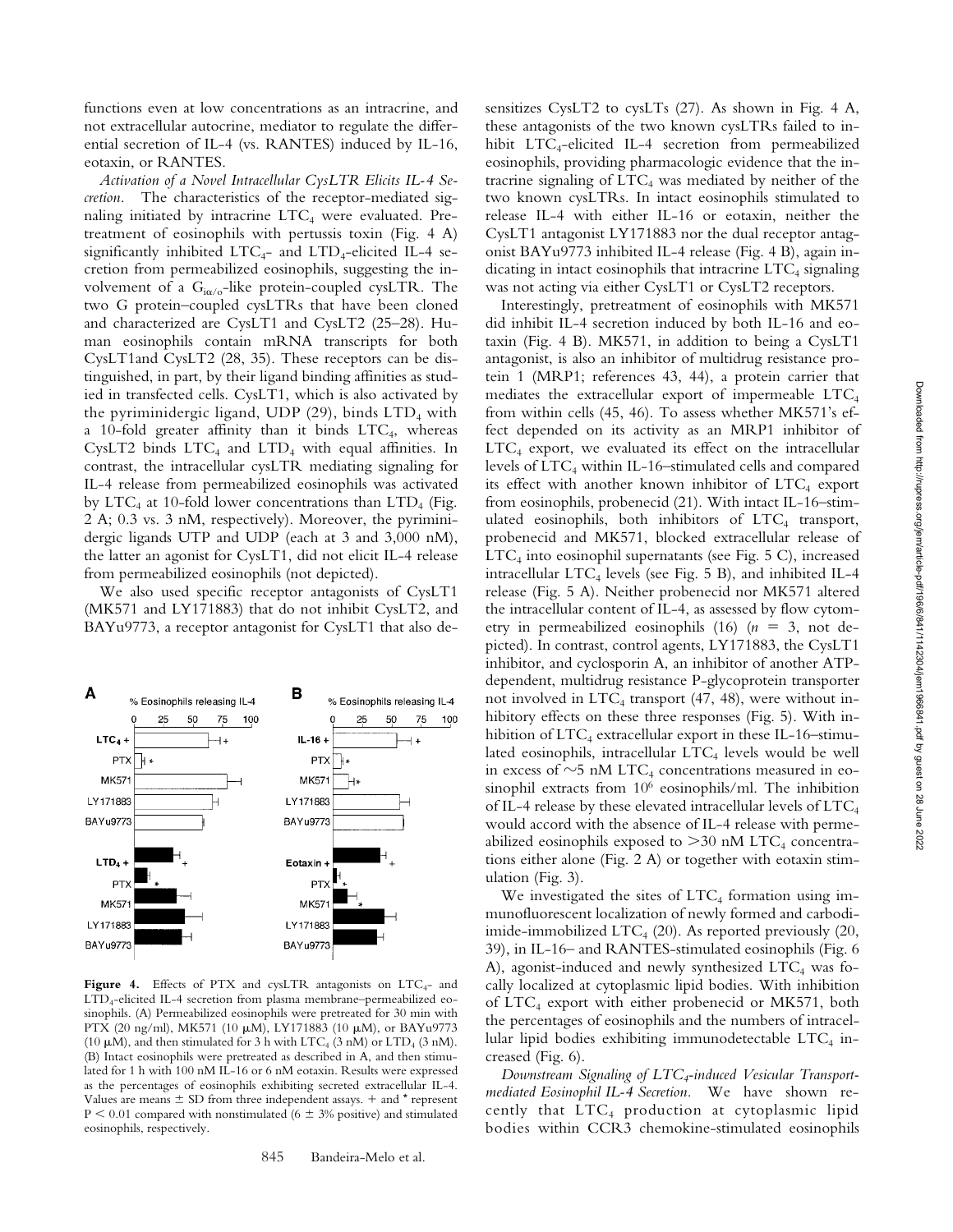

**Figure 5.** Blockade of the extracellular export of endogenously produced LTC<sub>4</sub> inhibits eosinophil IL-4 secretion. Intact eosinophils were pretreated for 30 min with MK571, LY171883, probenecid, or cyclosporin A (CsA), and then stimulated with IL-16 (100 nM) for 3 h. (A) The percentages of eosinophils exhibiting extracellularly secreted IL-4; (B) the intracellular concentration of  $\text{LTC}_4$  within 106 eosinophils/ml; and (C) the extracellular concentration of  $\mathrm{LTC}_4$  released by  $10^6$  eosinophils/ml. Values are means  $\pm$  SD from three independent assays.  $+$  and  $*$  represent  $P < 0.01$  compared with nonstimulated (dashed lines) and IL-16–stimulated eosinophils, respectively.

depended on activation of PI3K and MAP kinases (20). With specific kinase inhibitors, we investigated the downstream signaling of  $LTC<sub>4</sub>$ - and eotaxin-induced IL-4 release from eosinophils. Both  $LTC_4$  and eotaxin-induced IL-4 release were blocked by inhibitors of PI3K (wortmannin, LY294002) and tyrosine kinases (genistein, herbimycin A), but not by PKC inhibitors (staurosporin, chelerythrine, and calphostin C; Fig. 7). In contrast, the MAP kinase inhibitors, PD98059 and U0126 (inhibitors of the extracellular signal-regulated kinases (ERK)1/2 activating kinase MEK [MAP ERK kinase]), and SB203586 (a p38 MAP kinase inhibitor), significantly inhibited eotaxin's actions (Fig. 7 B) without affecting  $LTC_4$ -induced IL-4 secretion (Fig. 7 A).

In IL-16–, eotaxin-, and RANTES-stimulated eosinophils, the mobilization and extracellular secretion of preformed IL-4 occurs rapidly by a selective, noncytotoxic, brefeldin A (BFA)-inhibitable, vesicular transport–mediated mechanism (20, 39). Similarly,  $\text{LTC}_4$ -induced IL-4 release from permeabilized eosinophils was morphologically consistent with vesicular transport (not depicted) and was significantly inhibited by BFA (Table I), indicating that a vesicular transport-mediated process was also responsible for  $LTC_4$ -elicited selective secretion of IL-4.



Figure 6. Effect of blockade of LTC<sub>4</sub> export on IL-16– and RANTES-elicited LTC<sub>4</sub> detection at lipid bodies within eosinophils. Intact eosinophils were pretreated for 30 min with 2 mM probenecid or 10  $\mu$ M MK571, and then stimulated with medium alone, IL-16 (100 nM) or RANTES for 3 h. (A) Phase-contrast (left) and anti-LTC<sub>4</sub> immunofluorescent (right) microscopic images of identical fields of eosinophils within an agarose matrix are shown. Anti-LTC<sub>4</sub> immunofluorescent images (green) are overlaid on phase-contrast images to facilitate their intracellular LTC<sub>4</sub> localization within eosinophils. Inserted numbers indicate lipid bodies exhibiting positive anti-LTC<sub>4</sub> immunofluorescent staining. (B) The mean  $\pm$  SD percentages of eosinophils exhibiting green immunofluorescent labeling for intracellular immunoreactive  $\mathrm{LTC}_4$ . Results in C are the mean  $\pm$  SD numbers of lipid bodies exhibiting immunolabeling for LTC4 within each scanned eosinophil (50 cells were scanned per slide).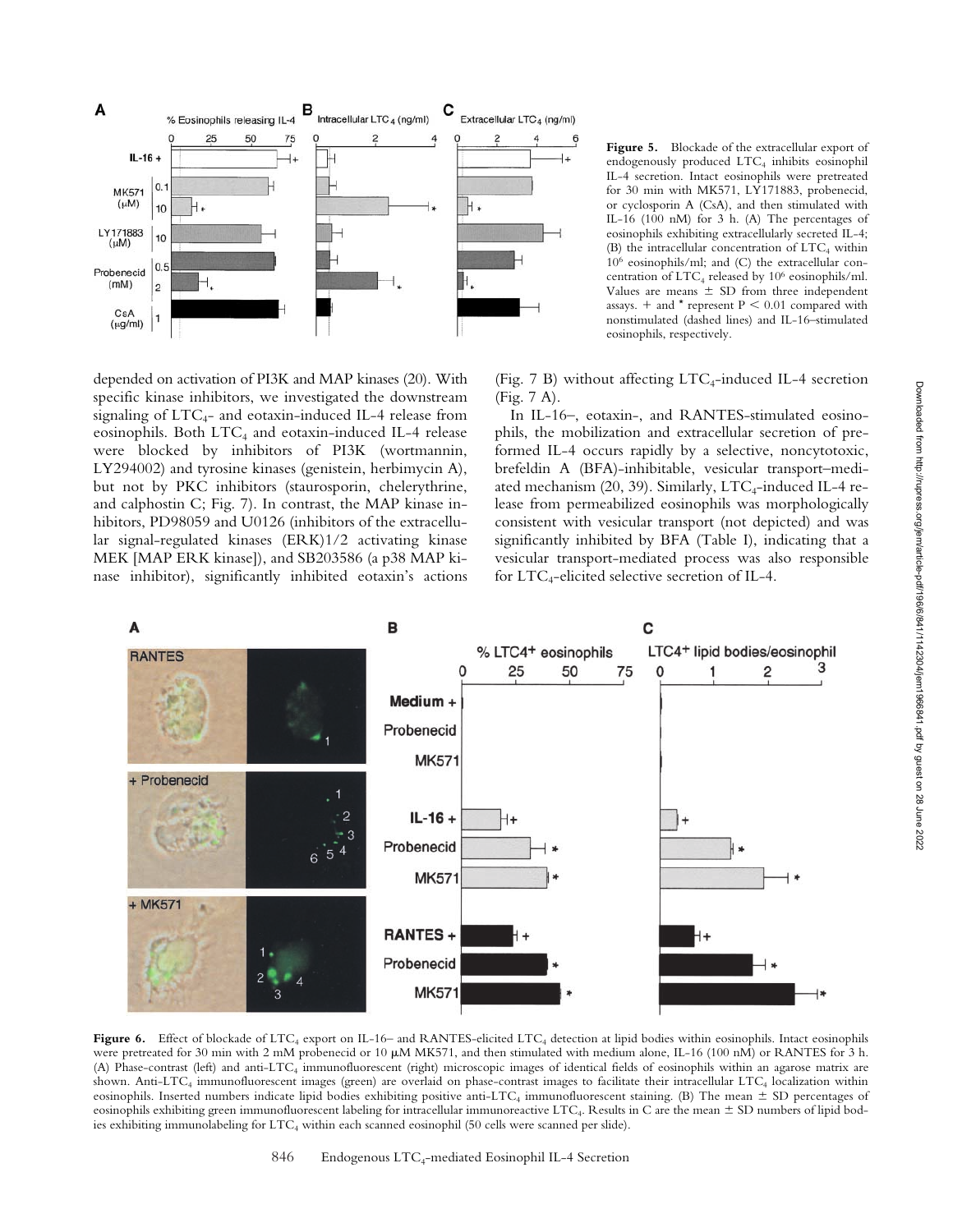

Figure 7. Effect of kinase inhibitors on LTC<sub>4</sub>- and eotaxin-induced IL-4 secretion from eosinophils. (A) Plasma membrane–permeabilized eosinophils were pretreated for 30 min with wortmannin  $(1 \mu M)$ , LY294002 (10 µM), PD98059 (10 µM), U0126 (10 µM), SB203580 (10  $\mu$ M), genistein (10  $\mu$ M), herbimycin (10  $\mu$ M), staurosporin (1  $\mu$ M), chelerythrine (10  $\mu$ M), or calphostin C (1  $\mu$ M), and then stimulated for  $3 h$  with LTC<sub>4</sub> ( $3 n$ M). (B) Intact eosinophils were pretreated as described in A and then stimulated for 1 h with eotaxin (6 nM). Results were expressed as the percentages of eosinophils exhibiting extracellular IL-4. Values are means  $\pm$  SD from three independent assays.  $+$  and  $*$  represent  $P < 0.01$  compared with nonstimulated (A, 6  $\pm$  3% baseline positive; B,  $5 \pm 2\%$  positive) and stimulated eosinophils, respectively.

## **Discussion**

Amongst leukocytes, eosinophils are unique, in part, due to their complex content of proteins stored within their cytoplasmic granules. Mechanisms for differentially mobilizing these granule-stored proteins for their extracellular release may enable eosinophils to selectively and rapidly influence various immune, inflammatory, and other responses. In contrast to many leukocytes in which cytokines must be synthesized de novo before their release, eosinophils within their specific granules contain a diversity of already preformed chemokines and cytokines, including nominally Th1 and Th2 cytokines with diverse and potentially opposing functions (for review see reference 7). It is increasingly recognized that degranulation based on wholesale exocytosis that extrudes the full granule contents extracellularly does not provide for specificity of release of selected eosinophil granule contents. Instead, as yet poorly understood mechanisms can selectively load vesicles with specific granule proteins, and these vesicles may traffic to the cell surface to release these proteins at the cell surface (14, 16). Because the selective release of cytokines can provide a means for eosinophils to rapidly influence adjacent cells in normal or inflamed tissue sites, we investigated mechanisms involved in the selective mobilization and vesicle-mediated secretion of specific cytokines, including IL-4, a Th2-type cytokine with diverse actions pertinent to allergic and parasitic diseases (12, 13), and the chemokine RANTES. Our current

**Table I.** *Vesicular Transport Mediates Intracellular LTC<sub>4</sub>-induced IL-4 Secretion from Eosinophils*

| Condition                | Percent eosinophils<br>releasing IL-4 | IL-4 fluorescent<br>intensity/cell |
|--------------------------|---------------------------------------|------------------------------------|
| Medium                   | $3.9 \pm 5.1$                         | $4 \pm 1$                          |
| $_{\rm{LTC}_4}$          | $37.8 \pm 7.8^{\circ}$                | $832 \pm 196$ <sup>a</sup>         |
| $+$ BFA (0.1 $\mu$ g/ml) | $30.3 \pm 8.8$                        | 472 $\pm$ 186 <sup>b</sup>         |
| $+$ BFA (1 $\mu$ g/ml)   | $19.3 + 7.8$                          | $111 + 70^b$                       |

Plasma membrane–permeabilized eosinophils were pretreated for 30 min with an inhibitor of vesicle formation, BFA, and then stimulated with 3 nM LTC<sub>4</sub>. After 3 h, IL-4 secretion was analyzed in EliCell assays. Results are either the percentages of eosinophils exhibiting extracellular IL-4 or the average of electronically measured immunofluorescent intensities of extracellular IL-4 (in arbitrary units). Values are means  $\pm$  SD from three independent assays.  $P < 0.01$  compared with nonstimulated eosinophils.

 $bP < 0.01$  compared with LTC<sub>4</sub>-stimulated eosinophils.

studies provide several new insights into the signal transduction processes that contribute to the selective mobilization and release of specific granule-derived cytokines and chemokines from eosinophils.

Although eotaxin and RANTES each act via CCR3 to stimulate the secretion of both IL-4 and RANTES from eosinophils (15, 16, 39), only the release of IL-4 was dependent on the activation of  $5$ -LO to form  $LTC_4$  within eosinophils. Two 5-LO pathway inhibitors (MK886 and AA861) blocked eotaxin- and IL-16–stimulated IL-4 release but not RANTES release (Fig. 1); in permeabilized eosinophils, exogenous  $LTC<sub>4</sub>$  stimulated IL-4 (Fig. 2), but not RANTES, release. Thus, common activation via CCR3 can be differentially linked to downstream signaling mechanisms that for mobilization and release of IL-4, but not RANTES, are specifically dependent on 5-LO pathway activation to form  $\text{LTC}_4$ .

Because cysLTs are not permeable across plasma membranes, it was possible to determine that  $\text{LTC}_4$ , formed in response to CCR3-mediated activation, was functioning solely as an intracrine signal-transducing mediator. Exogenous  $LTC_4$  and its derivative cys $LTs$  did not stimulate IL-4 release from intact eosinophils, but  $\text{LTC}_4$ , and to a lesser extent LTD4, did in eosinophils whose membranes were permeabilized to enable the intracellular entry of these cys-LTs (Fig. 2). Thus, a novel role for endogenously formed  $LTC_4$  within eosinophils as an intracellular signal-transducing mediator has been revealed.

Stimulation of eosinophils with CCR3-acting chemokines has been shown to lead to the formation of low levels of LTC4 detectable by immunofluorescent microscopy at intracellular lipid bodies within eosinophils in the absence of detectable immunoassayed concentrations of extracellularly released  $\text{LTC}_4$  (20). Several findings indicate that such low level intracellular  $LTC_4$  may be functional in regulating IL-4 release. In permeabilized eosinophils, only low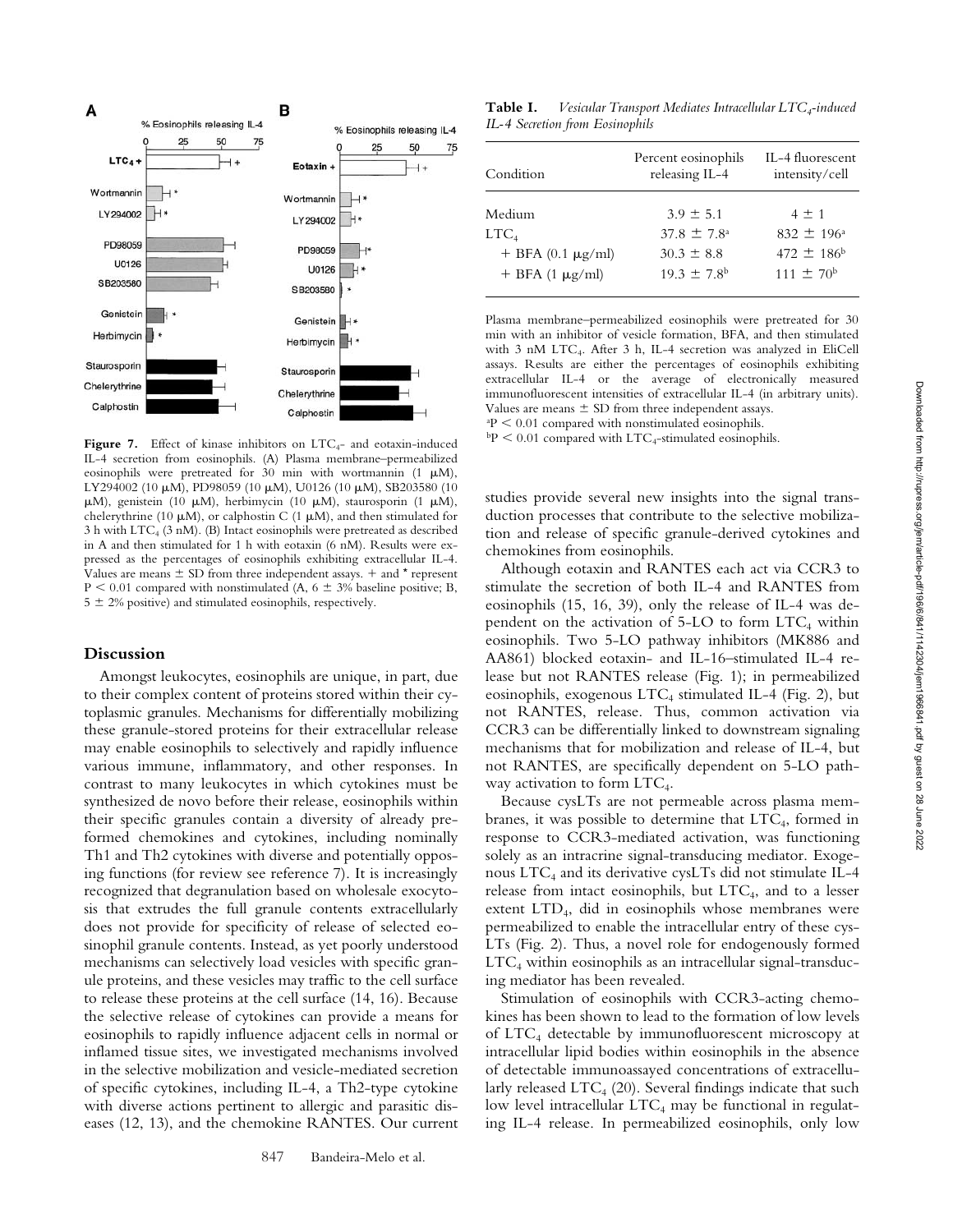levels of  $\text{LTC}_4$  were active in stimulating IL-4 release, with maximal activity at  $0.3$  nM (Fig. 2). Greater LTC<sub>4</sub> concentrations (>3 nM) were inhibitory as indicated in permeabilized eosinophils (Fig. 2) and confirmed with the suppression of IL-4 release from eotaxin-stimulated, permeabilized eosinophils (Fig. 3). Similarly, the blockade of extracellular  $LTC_4$  export with MK571 and probenecid raised intracellular  $LTC<sub>4</sub>$  levels in intact eosinophils and inhibited IL-16– stimulated IL-4 release. Whether the inhibition at higher  $LTC_4$  concentrations represents high dose inhibition at a single type of cysLTR or engagement of another antagonistic receptor is unknown. Thus,  $LTC_4$  has dose-dependent roles as an intracrine signal-transducing mediator. Notably, at low intracellular concentrations, newly synthesized LTC4, as detectable by immunofluorescent localization at lipid bodies in eotaxin- and RANTES-stimulated eosinophils (20), can signal to promote IL-4 secretion. At higher intracellular  $\text{LTC}_4$  concentrations,  $\text{LTC}_4$  inhibits this release of preformed IL-4. Agents such as MK571, which blocks the extracellular export of  $LTC<sub>4</sub>$  (in addition to inhibiting CysLT1; references 45, 46), may exert anti-inflammatory effects by increasing intracellular  $\text{LTC}_4$  and thereby inhibiting the secretion of some eosinophil cytokines.

The IL-4–releasing activity of intracellular and not exogenous  $LTC_4$  indicated that plasma membrane expressed cysLTRs, that for human eosinophils may include both of the currently known cysLTRs, CysLT1and CysLT2 (28, 35), were not involved. Instead, an intracellular cysLTR must be involved. A number of findings indicated that this cysLTR was distinct from either CysLT1 or CysLT2.  $LTC_4$  was 10-fold more potent than  $LTD_4$  in eliciting IL-4 release from permeabilized eosinophils. Because  $LTD<sub>4</sub>$  is formed extracellularly from  $\text{LTC}_4$ , this is further consistent with an intracrine role preferentially for  $\text{LTC}_4$ . In contrast, CysLT1 is more potently activated by  $LTD_4$  than  $LTC_4$ , whereas both of these cysLTs are equipotent on CysLT2 (25, 27, 28). CysLT1 can be activated by the pyriminidergic ligand UDP (29), but neither UDP nor UTP stimulated IL-4 release from permeabilized eosinophils. Moreover, the CysLT1 inhibitor LY171883 and the CysLT1 and CysLT2 dual inhibitor BAYu9773 failed to inhibit IL-4 secretion from intact eosinophils stimulated with IL-16 or eotaxin and from permeabilized eosinophils stimulated with  $\text{LTC}_4$ and  $LTD_4$  (Fig. 4). Thus, the intracrine activity of  $LTC_4$  is likely mediated via a cysLTR distinct from either CysLT1 or CysLT2.

Known cysLTRs are seven transmembrane spanning receptors that may signal at least some responses via G proteins.  $\text{LTC}_4$  elicitation of eosinophil IL-4 release was inhibited by PTX, suggesting the intracellular cysLTR functions via coupling to PTX-sensitive  $G_{i\alpha/\mathrm{o}}$ -like proteins. Downstream signaling via this cysLTR to elicit IL-4 secretion required activation of PI3K and genistein- and herbimycininhibitable tyrosine kinases, but not PKC or MAP kinases (Fig. 7). PI3K and tyrosine kinase activation were also required for eotaxin and RANTES CCR3-mediated activation of IL-4 release. Because genistein- and herbimycininhibitable tyrosine kinases do not block eotaxin- and

RANTES-elicited lipid body formation for enhanced  $LTC_4$  formation (20), the roles of these tyrosine kinases in signal transduction leading to IL-4 release is solely downstream of  $\text{LTC}_4$ -cys $\text{LTR}$ -initiated signaling. In contrast, PI3K activation is required at two points in the chemokine-initiated signaling. PI3K inhibitors block CCR3-acting chemokines from forming new lipid bodies and generating  $LTC<sub>4</sub>$  (20), and as shown here also block the downstream signaling initiated by  $\text{LTC}_4$  at its receptor (Fig. 7). The MAP kinases, ERK 1/2 and p38, act proximally in the CCR3-chemokine–initiated signaling to form  $\text{LTC}_4$ (20), but do not act downstream of the cysLTR signaling for IL-4 release from eosinophils.

There is limited precedence for cysLTs eliciting cytokine secretion. With human placental cord blood–derived eosinophils, we have shown that cysLTs stimulate the vesicular transport-mediated release of IL-4 (49), but the findings with those IL-3– and IL-5–stimulated cells differed in several regards from what we demonstrate with normal blood-derived eosinophils. Cord blood–derived eosinophils responded not to  $LTC<sub>4</sub>$  but to  $LTD<sub>4</sub>$ , which acted extracellularly on plasma membrane receptors that were inhibited by two inhibitors of CysLT1 (LY171833 and MK571) and required much higher concentrations of LTD<sub>4</sub> (10<sup>-7</sup>-10<sup>-6</sup> M; reference 49). Human cord bloodderived mast cells, after exposure to IL-4, also have been shown to respond to cysLTs with the release of cytokines (30). Exogenous  $\text{LTC}_4$  and  $\text{LTD}_4$ , which were equipotent at  $10^{-7}$  M concentrations, acted on a UDP-activatable and MK571-inhibitable cysLTR. This differs from our findings with human eosinophils, in which the cysLTR was intracellular, activatable preferentially by  $\text{LTC}_4$  at much lower  $10^{-10}$ – $10^{-9}$  M concentrations, and not inhibitable by CysLT1 or CysLT2 inhibitors.

In contrast to human cord blood–derived mast cells, in which cytokine release required de novo transcription and translation to generate new cytokines (30), a difference with eosinophils is that they contain preformed cytokines that can be rapidly mobilized within minutes from granule stores and released by a BFA-inhibitable, vesicular transport–mediated mechanism (Table I), which, as we have shown previously for IL-4, does not require new IL-4 transcription or protein synthesis (16). The release of granulederived IL-4 at the surface of eosinophils was sensitively detected by EliCell assays at levels beneath the sensitivity (>15 pg/ml) of conventional ELISA assays (including with  $\text{LTC}_4$ -stimulated, permeabilized eosinophils; not depicted). A role for eosinophil-derived IL-4 has been demonstrated in a murine system in which the intraperitoneal instillation of *Schistosoma mansoni* eggs leads to the release of IL-4 derived from peritoneal exudate eosinophils (50). Fundamental issues in delineating eosinophil contributions to immunologic reactions are understanding the stimuli and intracellular signaling mechanisms that may selectively release some and not other preformed cytokines and chemokines from granule stores. Eotaxin and RANTES elicit IL-4, but not IL-12, release (e.g., from eosinophils; reference 39). As demonstrated here with permeabilized eosinophils,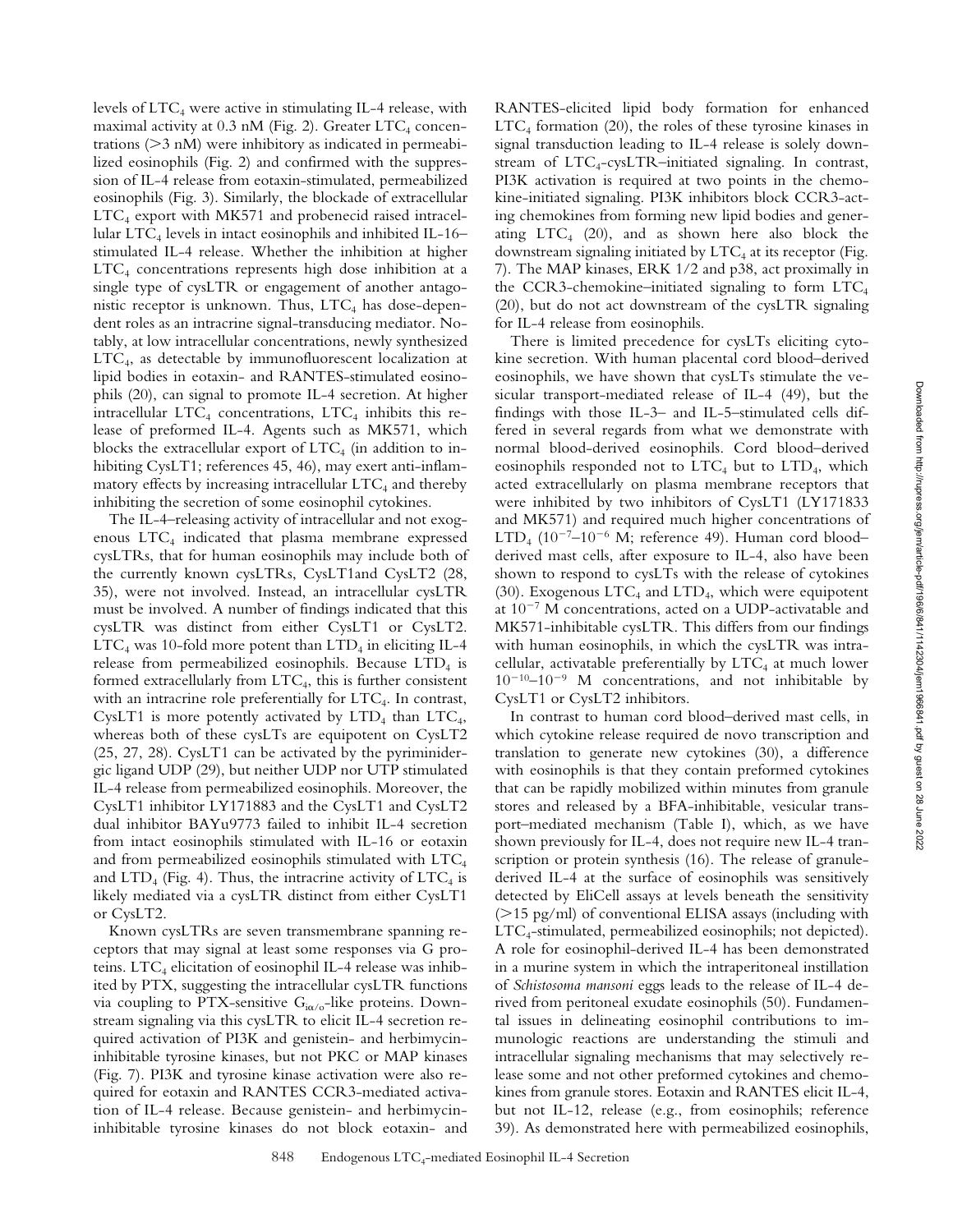$LTC<sub>4</sub>$  stimulated IL-4 but not RANTES release and likewise did not elicit IL-12 release (not depicted). Thus, some of the specificity in secreting selective cytokines and chemokines from eosinophils is based on the activation of intracellular  $LTC_4$  signal-transducing pathways.

In summary, our findings support a role for a novel intracellular cysteinyl LT receptor, apparently distinct from known CysLT1 or CysLT2, that functions via coupling to PTX-sensitive  $G_{i\alpha/\sigma}$ -like proteins. By means of this cys- $LTR$ ,  $LTC<sub>4</sub>$  can function as an intracrine signal transducer that activates pathways that selectively mobilize IL-4, and not RANTES, for vesicular transport–mediated extracellular release. Therefore, the generation of  $\text{LTC}_4$  within eosinophils is important not only for its varied activities as an extracellular paracrine mediator of inflammation, but also for its role as an intracrine signal-transducing molecule that may regulate fundamental cellular responses, including the selective secretion of cytokines from eosinophils.

We thank Dr. Bruno L. Diaz for comments on the work and paper. This work was supported by National Institutes of Health grants AI20241, AI22571, AI41995 and HL70270.

*Submitted: 2 April 2002 Revised: 26 July 2002 Accepted: 13 August 2002*

## **References**

- 1. Wardlaw, A.J. 1999. Molecular basis for selective eosinophil trafficking in asthma: a multistep paradigm. *J. Allergy Clin. Immunol.* 104:917–926.
- 2. Gleich, G.J. 2000. Mechanisms of eosinophil-associated inflammation. *J. Allergy Clin. Immunol.* 105:651–663.
- 3. Weller, P.F. 1993. Lipid, peptide and cytokine mediators elaborated by eosinophils. *In* Immunopharmacology of eosinophils. The Handbook of Immunopharmacology. J.H. Smith and R.M. Cook, editors. Academic Press, London. 25–42.
- 4. Lewis, R.A., K.F. Austen, and R.J. Soberman. 1990. Leukotrienes and other products of the 5-lipoxygenase pathway. Biochemistry and relation to pathobiology in human diseases. *N. Engl. J. Med.* 323:645–655.
- 5. Henderson, W.R., Jr. 1994. The role of leukotrienes in inflammation. *Ann. Intern. Med.* 121:684–697.
- 6. Laitinen, L.A., T. Haahtela, B.W. Spur, A. Laitinen, V. Vilkka, and T.H. Lee. 1993. Leukotriene  $E_4$  and granulocytic infiltration into asthmatic airways. *Lancet.* 341:989–990.
- 7. Lacy, P., and R. Moqbel. 2000. Eosinophil cytokines. *Chem. Immunol.* 76:134–155.
- 8. Lim, K.G., H.-C. Wan, P.T. Bozza, M.B. Resnick, D.T.W. Wong, W.W. Cruikshank, H. Kornfeld, D.M. Center, and P.F. Weller. 1996. Human eosinophils elaborate the lymphocyte chemoattractants: IL-16 (lymphocyte chemoattractant factor, LCF) and RANTES. *J. Immunol.* 156:2522–2527.
- 9. Nakajima, T., H. Yamada, M. Iikura, M. Miyamasu, S. Izumi, H. Shida, K. Ohta, T. Imai, O. Yoshie, M. Mochizuki, et al. 1998. Intracellular localization and release of eotaxin from normal eosinophils. *FEBS Lett.* 434:226–230.
- 10. Ying, S., M. Humbert, J. Barkans, C.J. Corrigan, R. Pfister, G. Menz, M. Larche, D.S. Robinson, S.R. Durham, and

A.B. Kay. 1997. Expression of IL-4 and IL-5 mRNA and protein product by  $CD4^+$  and  $CD8^+$  T cells, eosinophils, and mast cells in bronchial biopsies obtained from atopic and nonatopic (intrinsic) asthmatics. *J. Immunol.* 158:3539–3544.

- 11. Moqbel, R., S. Ying, J. Barkans, T.M. Newman, P. Kimmitt, M. Wakelin, L. Taborda-Barata, Q. Meng, C.J. Corrigan, S.R. Durham, and A.B. Kay. 1995. Identification of messenger RNA for IL-4 in human eosinophils with granule localization and release of the translated product. *J. Immunol.* 155:4939–4947.
- 12. Brown, M.A., and J. Hural. 1997. Functions of IL-4 and control of its expression. *Crit. Rev. Immunol.* 17:1–32.
- 13. Nelms, K., A.D. Keegan, J. Zamorano, J.J. Ryan, and W.E. Paul. 1999. The IL-4 receptor: signaling mechanisms and biologic functions. *Annu. Rev. Immunol.* 17:701–738.
- 14. Lacy, P., S. Mahmudi-Azer, B. Bablitz, S.C. Hagen, J.R. Velazquez, S.F.P. Man, and R. Moqbel. 1999. Rapid mobilization of intracellularly stored RANTES in response to interferon-g in human eosinophils. *Blood.* 94:23–32.
- 15. Bandeira-Melo, C., G. Gillard, I. Ghiran, and P.F. Weller. 2000. EliCell: a solid-phase dual antibody capture and detection assay to detect cytokine release by eosinophils. *J. Immunol. Methods.* 244:105–115.
- 16. Bandeira-Melo, C., K. Sugiyama, L.J. Woods, and P.F. Weller. 2001. Cutting edge: eotaxin elicits rapid, vesicular transport-mediated release of preformed IL-4 from human eosinophils. *J. Immunol.* 166:4813–4817.
- 17. Bandeira-Melo, C., P.T. Bozza, and P.F. Weller. 2002. The cellular biology of eosinophil eicosanoid formation and function. *J. Allergy Clin. Immunol.* 109:393–400.
- 18. Penrose, J.F., J. Spector, M. Baldasaro, K. Xu, J. Boyce, J.P. Arm, K.F. Austen, and B.K. Lam. 1996. Molecular cloning of the gene for human leukotriene  $C_4$  synthase. Organization, nucleotide sequence, and chromosomal localization to 5q35. *J. Biol. Chem.* 271:11356–11361.
- 19. Brock, T.G., J.A. Anderson, F.P. Fries, M. Peters-Golden, and P.H. Sporn. 1999. Decreased leukotriene  $C_4$  synthesis accompanies adherence-dependent nuclear import of 5-lipoxygenase in human blood eosinophils. *J. Immunol.* 162: 1669–1676.
- 20. Bandeira-Melo, C., M. Phoofolo, and P.F. Weller. 2001. Extranuclear lipid bodies, elicited by CCR3-mediated signaling pathways, are the sites of chemokine-enhanced leukotriene C4 production in eosinophils and basophils. *J. Biol. Chem.* 276:22779–22787.
- 21. Lam, B.K., W.F. Owen, Jr., K.F. Austen, and R.J. Soberman. 1989. The identification of a distinct export step following the biosynthesis of leukotriene  $C_4$  by human eosinophils. *J. Biol. Chem.* 264:12885–12889.
- 22. Shi, Z.Z., B. Han, G.M. Habib, M.M. Matzuk, and M.W. Lieberman. 2001. Disruption of gamma-glutamyl leukotrienase results in disruption of leukotriene  $D_4$  synthesis in vivo and attenuation of the acute inflammatory response. *Mol. Cell. Biol.* 21:5389–5395.
- 23. Anderson, M.E., R.D. Allison, and A. Meister. 1982. Interconversion of leukotrienes catalyzed by purified gammaglutamyl transpeptidase: concomitant formation of leukotriene D4 and gamma-glutamyl amino acids. *Proc. Natl. Acad. Sci. USA.* 79:1088–1091.
- 24. Lee, C.W., R.A. Lewis, E.J. Corey, and K.F. Austen. 1983. Conversion of leukotriene  $D_4$  to leukotriene  $E_4$  by a dipeptidase released from the specific granule of human polymorphonuclear leucocytes. *Immunology.* 48:27–35.